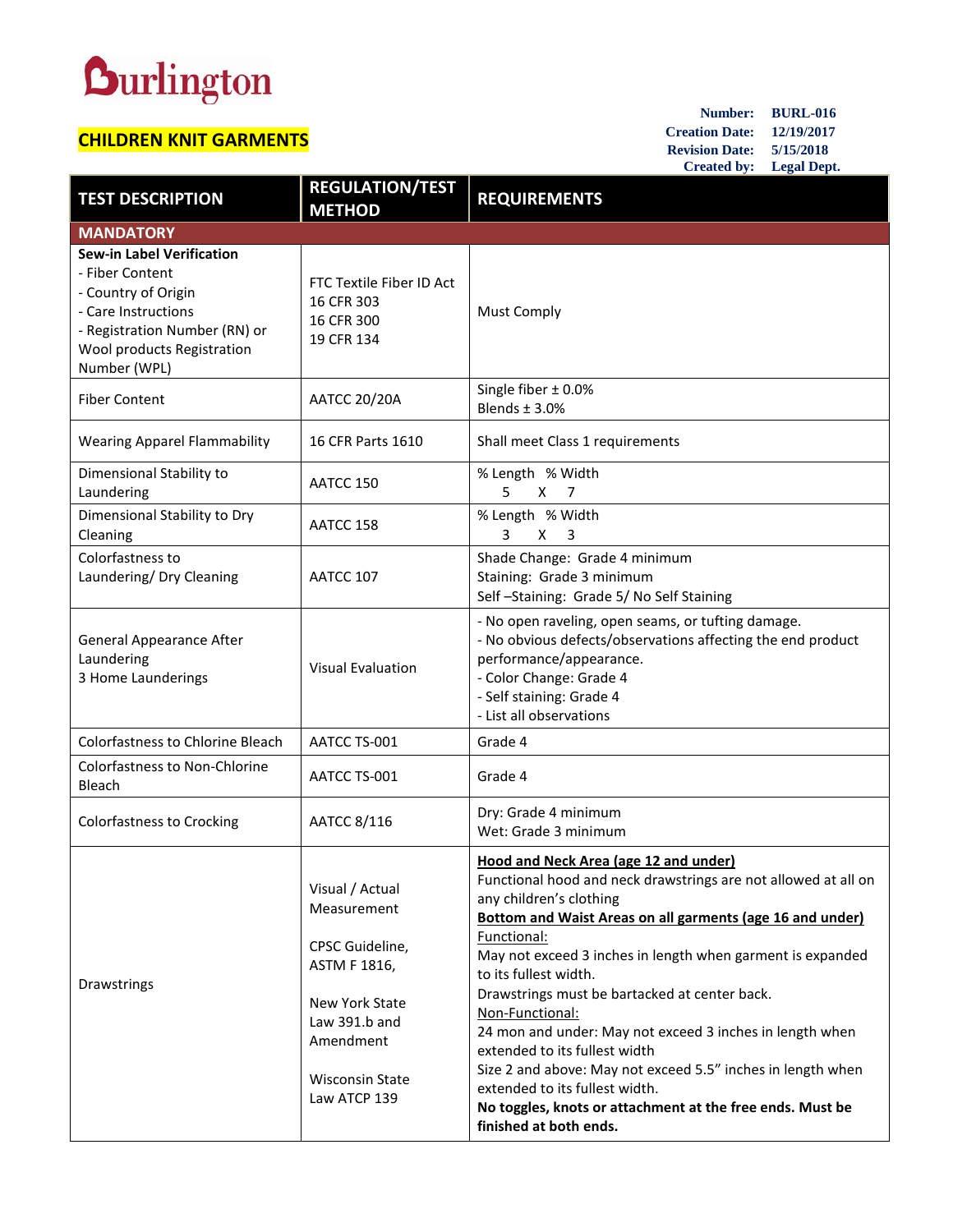## $\overline{\phantom{a}}$

| <b>Total Lead Content in Substrate</b><br>Material               | CPSIA, Section 101<br>CPSC-CH-E1001-08.3<br>(metallic substrates)<br>CPSC-CH-E1002-08.3<br>(nonmetallic<br>substrates) | ≤100 ppm<br>- Exclude mill-dyed and mill printed fabrics and threads.<br>- Exclude Natural material in natural state, treated without<br>added lead or substrate with coating removed e.g. leather or<br>fur                                                                                                                                                                    |                    |  |
|------------------------------------------------------------------|------------------------------------------------------------------------------------------------------------------------|---------------------------------------------------------------------------------------------------------------------------------------------------------------------------------------------------------------------------------------------------------------------------------------------------------------------------------------------------------------------------------|--------------------|--|
| <b>Total Lead in Surface Coating</b>                             | 16 CFR 1303                                                                                                            | $\leq$ 90ppm All accessible coating                                                                                                                                                                                                                                                                                                                                             |                    |  |
| Sharp Points/Sharp Edges<br>(under 8 years of age)               | 16 CFR 1500.48/49                                                                                                      | Not allowed                                                                                                                                                                                                                                                                                                                                                                     |                    |  |
| <b>Small Parts</b><br>(Age 3 and under only)                     | 16 CFR 1501                                                                                                            | Intended for children under 36 months (3 years) of age shall<br>not include removable, liberated components, or fragments of<br>toys before or after use and abuse                                                                                                                                                                                                              |                    |  |
| Tracking labels for children's<br>products                       | <b>Consumer Product</b><br>Safety Improvement<br>Act of 2008                                                           | A permanent and distinguishing mark on the product and its<br>packaging, to the extent practicable, enabling the manufacturer<br>and purchaser to ascertain the name of the manufacturer or<br>private labeler, location and date of production of the product.                                                                                                                 |                    |  |
| Washington lead, cadmium and<br>phthalates on children's product | Washington Children's<br>Safe Products Act<br>(CSPA)                                                                   | ≤40 ppm Cadmium;<br>≤90 ppm Lead;<br>≤1000 ppm Phthalates (combined).                                                                                                                                                                                                                                                                                                           |                    |  |
|                                                                  |                                                                                                                        | Compound                                                                                                                                                                                                                                                                                                                                                                        | Max. levels in ppm |  |
|                                                                  |                                                                                                                        | Antimony                                                                                                                                                                                                                                                                                                                                                                        | 60 (soluble)       |  |
|                                                                  | The Toxic Free Toys Act<br>(Albany, Suffolk<br>County)                                                                 | Arsenic                                                                                                                                                                                                                                                                                                                                                                         | 25 (soluble)       |  |
| New York Toxic chemicals in<br>children's products               |                                                                                                                        | Cadmium                                                                                                                                                                                                                                                                                                                                                                         | 75 (soluble)       |  |
|                                                                  |                                                                                                                        | Lead in surface coating                                                                                                                                                                                                                                                                                                                                                         | 90 (soluble)       |  |
|                                                                  |                                                                                                                        | Lead in substrates                                                                                                                                                                                                                                                                                                                                                              | 100 (total)        |  |
|                                                                  |                                                                                                                        | Mercury                                                                                                                                                                                                                                                                                                                                                                         | 60 (Soluble)       |  |
| <b>STATES REGULATIONS</b>                                        |                                                                                                                        |                                                                                                                                                                                                                                                                                                                                                                                 |                    |  |
| Total heavy metals in packaging                                  | <b>Toxics in Packaging</b><br>Clearinghouse (TPCH)                                                                     | Packaging shall not contain the sum of mercury, cadmium, lead<br>and chromium (VI) in concentration above 0.01% by weight.                                                                                                                                                                                                                                                      |                    |  |
| <b>Plastic Bag Warnings</b>                                      | Various state laws                                                                                                     | Plastic bags with a thickness of less than 1 mil (0.001 inch)<br>having an opened end larger than 5 inches in diameter shall<br>contain the following warning statement or equivalent:<br>WARNING: To avoid danger of suffocation, keep this plastic<br>bag away from babies and children. Do not use this bag in<br>cribs, beds, carriages or playpens. This bag is not a toy. |                    |  |
| California Prop 65                                               | Warning label or<br>applicable testing                                                                                 | In lieu of warning label, product should meet all applicable Prop<br>65 requirements.                                                                                                                                                                                                                                                                                           |                    |  |
| <b>OPTION (QUALITY &amp; PERFORMANCE)</b>                        |                                                                                                                        |                                                                                                                                                                                                                                                                                                                                                                                 |                    |  |
| <b>Thread Count</b>                                              | ASTM D3775                                                                                                             | <b>Thread Count</b>                                                                                                                                                                                                                                                                                                                                                             |                    |  |
| Weight<br>Yarn Size                                              | ASTM D3776<br><b>ASTM D1059</b>                                                                                        | As Specified (+/- 5%)                                                                                                                                                                                                                                                                                                                                                           |                    |  |
|                                                                  |                                                                                                                        | As Specified (+/- 10%)                                                                                                                                                                                                                                                                                                                                                          |                    |  |
| Formaldehyde (Spot Test)                                         | AATCC 94                                                                                                               | No Trace<br>If trace is found - proceed with full testing                                                                                                                                                                                                                                                                                                                       |                    |  |
| Formaldehyde                                                     | JIS 1041 LAW 112                                                                                                       | Children < 36 months $-$ A-Ao = 0.05 (equals 16 ppm)<br>Children > 36 months = 75 ppm                                                                                                                                                                                                                                                                                           |                    |  |
| pH of Water Extract                                              | pH of Water Extract                                                                                                    | Whites: 5.5 - 6.5, Others: 6 - 8                                                                                                                                                                                                                                                                                                                                                |                    |  |
| Colorfastness to Perspiration                                    | AATCC 15                                                                                                               | Shade Change: Grade 4 minimum<br>Staining: Grade 3 minimum                                                                                                                                                                                                                                                                                                                      |                    |  |
| Colorfastness to Light                                           | AATCC 16 Option 3<br>40 hours                                                                                          | Step 4                                                                                                                                                                                                                                                                                                                                                                          |                    |  |
| Torque                                                           | AATCC 179 Method 2,                                                                                                    | 5.0% Max                                                                                                                                                                                                                                                                                                                                                                        |                    |  |

┑